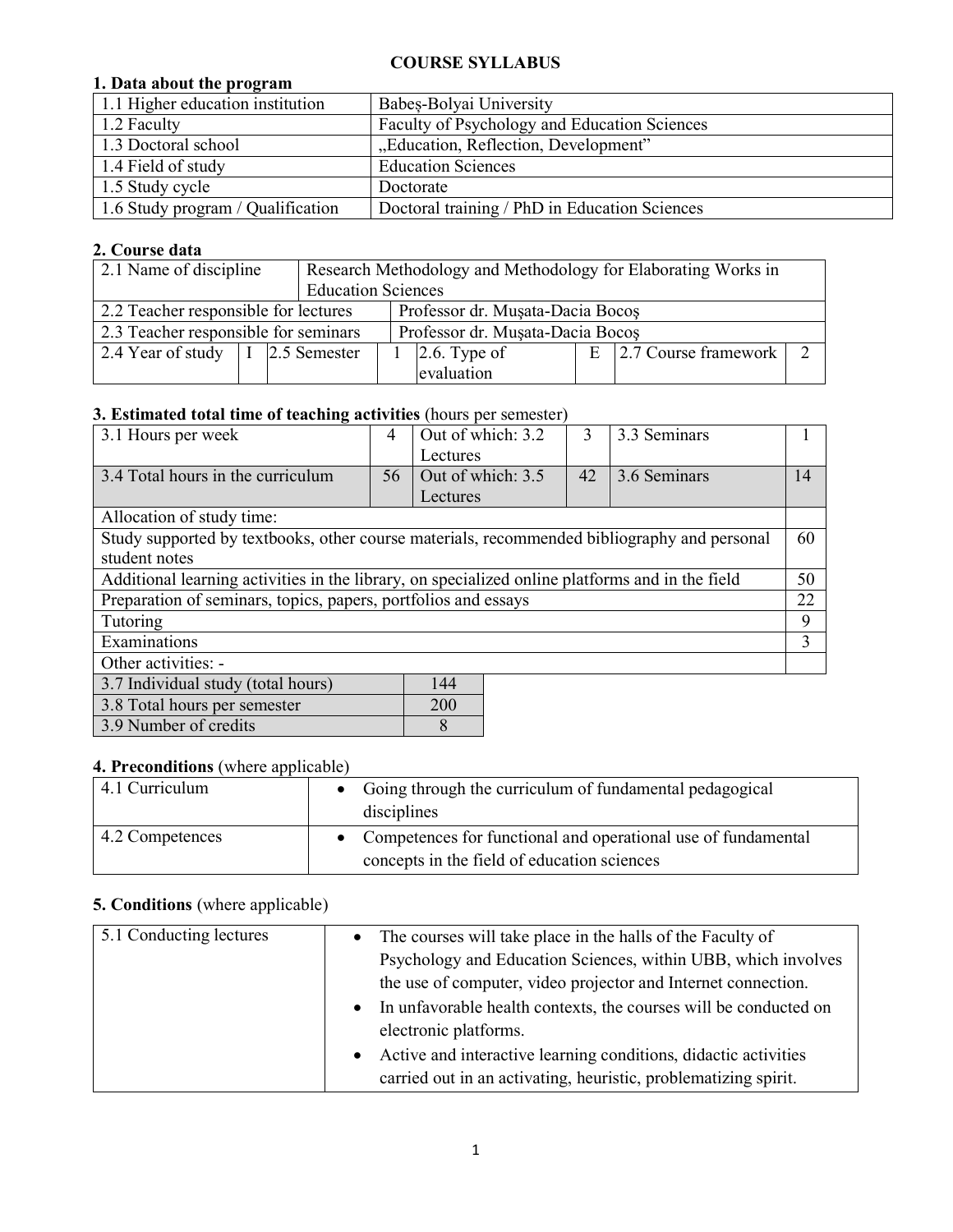| 5.2 Conducting seminars | The courses will take place in the halls of the Faculty of                    |
|-------------------------|-------------------------------------------------------------------------------|
|                         | Psychology and Education Sciences, within UBB, which involves                 |
|                         | the use of computer, video projector and Internet connection.                 |
|                         | In unfavorable health contexts, the courses will be conducted on<br>$\bullet$ |
|                         | electronic platforms.                                                         |
|                         | Active and interactive learning conditions, didactic activities               |
|                         | carried out in an activating, heuristic, problematizing spirit.               |

# **6. Specific competences acquired**

| petences<br>Professional<br>$\frac{1}{2}$ | $\bullet$              | Specialized management of educational research activities of different types and scopes,<br>in order to ensure its quality<br>Management of educational and curricular processes at all levels of the system and of the<br>educational process (macro-, meso- and micro-educational)                                                                               |
|-------------------------------------------|------------------------|--------------------------------------------------------------------------------------------------------------------------------------------------------------------------------------------------------------------------------------------------------------------------------------------------------------------------------------------------------------------|
| tences<br><b>Transversa</b><br>comper     | $\bullet$<br>$\bullet$ | Application of the principles and norms of professional deontology based on explicit<br>value options specific to the specialist in the field of Education Sciences<br>Effective communication and cooperation in professional, interdisciplinary contexts and<br>work teams, specific to the field of Education Sciences, respecting the specific ethics<br>norms |

# **7. Course objectives** (based on the acquired competences grid)

| 7.1 The general objective of | Acquiring specialized management competences for research în                                                                                                                                                                                                                                                                                                                                                                                                                                                                                                                                                                                                                                                                                                                                                                                                                                                                           |
|------------------------------|----------------------------------------------------------------------------------------------------------------------------------------------------------------------------------------------------------------------------------------------------------------------------------------------------------------------------------------------------------------------------------------------------------------------------------------------------------------------------------------------------------------------------------------------------------------------------------------------------------------------------------------------------------------------------------------------------------------------------------------------------------------------------------------------------------------------------------------------------------------------------------------------------------------------------------------|
| the course                   | education sciences                                                                                                                                                                                                                                                                                                                                                                                                                                                                                                                                                                                                                                                                                                                                                                                                                                                                                                                     |
| 7.2 Specific objectives      | To promote the personal and collective reflection by providing<br>$\bullet$<br>examples, by creating exercises and discussing the possibilities of<br>accomplishing effectively investigative enquiries<br>To conduct critical-constructive analyses of various pedagogical<br>$\bullet$<br>research found in reference books from different perspectives and in a<br>systemic manner<br>To propose methodological and operational alternatives, personal<br>discussions and the identification of new topics for educational<br>enquiry for the various research situations that have been analyzed<br>To develop educational research projects, highlighting the necessary<br>$\bullet$<br>correspondences between: title, topic research, structuring the<br>scientific work, the actual approach of conducting the research, the<br>hypothesis of the research, the methods and the tools for conducting<br>the research, findings |

### **8. Content**

| 8.1 Lectures                                          | Teaching methods | Comments                  |
|-------------------------------------------------------|------------------|---------------------------|
| Theme 1. Guidelines for the elaboration of works in   |                  |                           |
| education sciences. The title and the Argument        |                  |                           |
| Theme 2. Guidelines for the elaboration of works in   |                  |                           |
| education sciences. The teoretical section            |                  |                           |
| Theme 3. Guidelines for the elaboration of works in   |                  | - Capitalizing on the     |
| education sciences. The practical-application section |                  | acquisitions of students' |
| Theme 4. Stages of research in education sciences     | - Presentation   |                           |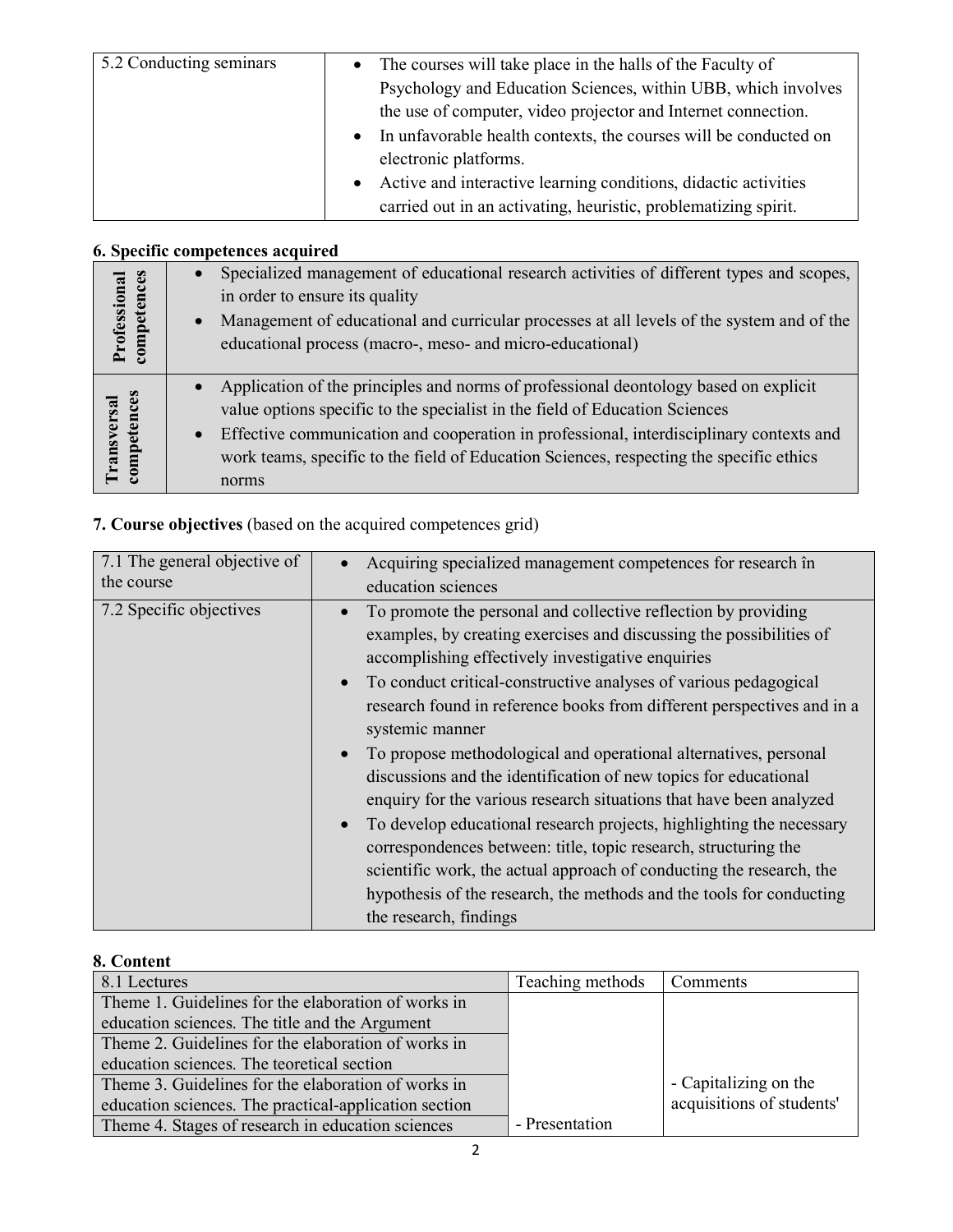| Theme 5. Research hypothesis and variables                                                               | - Explanation      | in the field of education  |  |  |  |
|----------------------------------------------------------------------------------------------------------|--------------------|----------------------------|--|--|--|
| Theme 6. Research methods and tools (I)                                                                  | - Discussion       | sciences                   |  |  |  |
| Theme 7. Research methods and tools (II)                                                                 | - Case studies     | - Valorization of the      |  |  |  |
| Theme 8. Sampling. The sample of participants and the                                                    | - Exercise         | didactic and managerial    |  |  |  |
| sample of content                                                                                        | - Problematization | experience of the          |  |  |  |
| Theme 9. Analysis and processing of research data (I)                                                    | - Personal and     | students                   |  |  |  |
| Theme 10. Analysis and processing of research data (II)                                                  | collective         | - Capitalizing on          |  |  |  |
| Theme 11. Bibliographic citation                                                                         | reflection         | students' research         |  |  |  |
| Theme 12. Academic writing                                                                               |                    | experience                 |  |  |  |
| Theme 13. Structuring works in education sciences (I)                                                    |                    |                            |  |  |  |
| Theme 14. Structuring works in education sciences (II)                                                   |                    |                            |  |  |  |
|                                                                                                          |                    |                            |  |  |  |
| 8.2 Seminars                                                                                             | Teaching methods   | Comments                   |  |  |  |
| A seminar will be organized for each topic addressed in                                                  | - Personal and     | Students will be           |  |  |  |
| the lectures. The seminars will involve:                                                                 | collective         | encouraged to:             |  |  |  |
| - Discussions                                                                                            | reflection         | - to make connections      |  |  |  |
| - Debates                                                                                                | - Discussion       | with the aspects           |  |  |  |
| - Individual, group and frontal practical activities                                                     | - Debate           | discussed in the lectures  |  |  |  |
| (elaborating research projects)                                                                          | - Explanation      | - to apply the assimilated |  |  |  |
| - Collective analysis of the research projects                                                           | - Exercise         | knowledge in a             |  |  |  |
| - Case studies prepared with the doctoral students, based                                                | - Case studies     | personalized way, taking   |  |  |  |
| on their individual doctoral research topics                                                             |                    | into account their own     |  |  |  |
|                                                                                                          |                    | research topic             |  |  |  |
| Bibliography:                                                                                            |                    |                            |  |  |  |
| · Băban, A. (2002). Metodologia cercetării calitative. Cluj-Napoca: Editura Presa Universitară Clujeană. |                    |                            |  |  |  |
| • British Educational Research Association [BERA]. (2018). Ethical Guidelines for Educational Research,  |                    |                            |  |  |  |
| Fourth edition. London. Available online at: https://www.bera.ac.uk/researchers-                         |                    |                            |  |  |  |
| resources/publications/ethicalguidelines-for-educational-research-2018 (accessed at 17.08.2021).         |                    |                            |  |  |  |
| • Brooks, R., te Riele, K. & Maguire, M. (2014). Ethics and Educational Research. London: Sage           |                    |                            |  |  |  |
| Publications.                                                                                            |                    |                            |  |  |  |
| • Bocoș, M. (2009), Teoria și practica cercetării pedagogice, Ediția a II-a. Cluj-Napoca: Editura Presa  |                    |                            |  |  |  |
| Universitară Clujeană.                                                                                   |                    |                            |  |  |  |
| • Bordens, K.S., Abbott, B.B. (1991). Research Design ans methods. A process Approach, Second edition.   |                    |                            |  |  |  |
| Mayfield Publishing Company.                                                                             |                    |                            |  |  |  |
| • Cohen, L., Manion, L. (1998). Research Methods in Education. Routledge, London and New-York.           |                    |                            |  |  |  |
| • Dane, F.C. (1990). Research Methods. Brooks/ Cole Publishing Company Pacific Grove, California.        |                    |                            |  |  |  |
| • Graziano, A.M., Raulin, M.L. (1993). Research Methods. A process of Inquiry, Second Edition. New       |                    |                            |  |  |  |
| York: HarperCollins College Publishers.                                                                  |                    |                            |  |  |  |
| • Hall, M. (2020). Research ethics: deontological perspectives. Shanlax International Journal of Arts,   |                    |                            |  |  |  |
| Science and Humanities, 7(3), 1-6. Available online at:                                                  |                    |                            |  |  |  |
| https://pdfs.semanticscholar.org/0262/6987120a8935cbe27096798c32a5089fe7c3.pdf (accessed at              |                    |                            |  |  |  |
| $4.08.2021$ ).                                                                                           |                    |                            |  |  |  |
| • Head, G. (2020). Ethics in educational research: Review boards, ethical issues and researcher          |                    |                            |  |  |  |
| development. European Educational Research Journal, 19(1), 72-83. Available online at:                   |                    |                            |  |  |  |
| https://doi.org/10.1177/1474904118796315 (accessed at la 4.08.2021).                                     |                    |                            |  |  |  |
| • Houston, W.R., (editor), (1990). Handbook of Research on Teacher Education. A Project of the           |                    |                            |  |  |  |
| Association of Teacher Educators. New-York: MacMillan Publishing Company.                                |                    |                            |  |  |  |
| • Keppel, G. (1991). Design and Analysis. A Research Handbook. Englewood Cliffs. NJ: Prentice Hall.      |                    |                            |  |  |  |
| • Kerlinger, F.N. (1970), Foundations of Behavioral Research. New-York: Holt, Rinehart & Winston.        |                    |                            |  |  |  |
| • Langosch, S.L. (1996). Writing a Research Paper American Style: an ESL/EFL Handbook. New-York:         |                    |                            |  |  |  |
| Barron's Educational Series, Hauppauge.                                                                  |                    |                            |  |  |  |